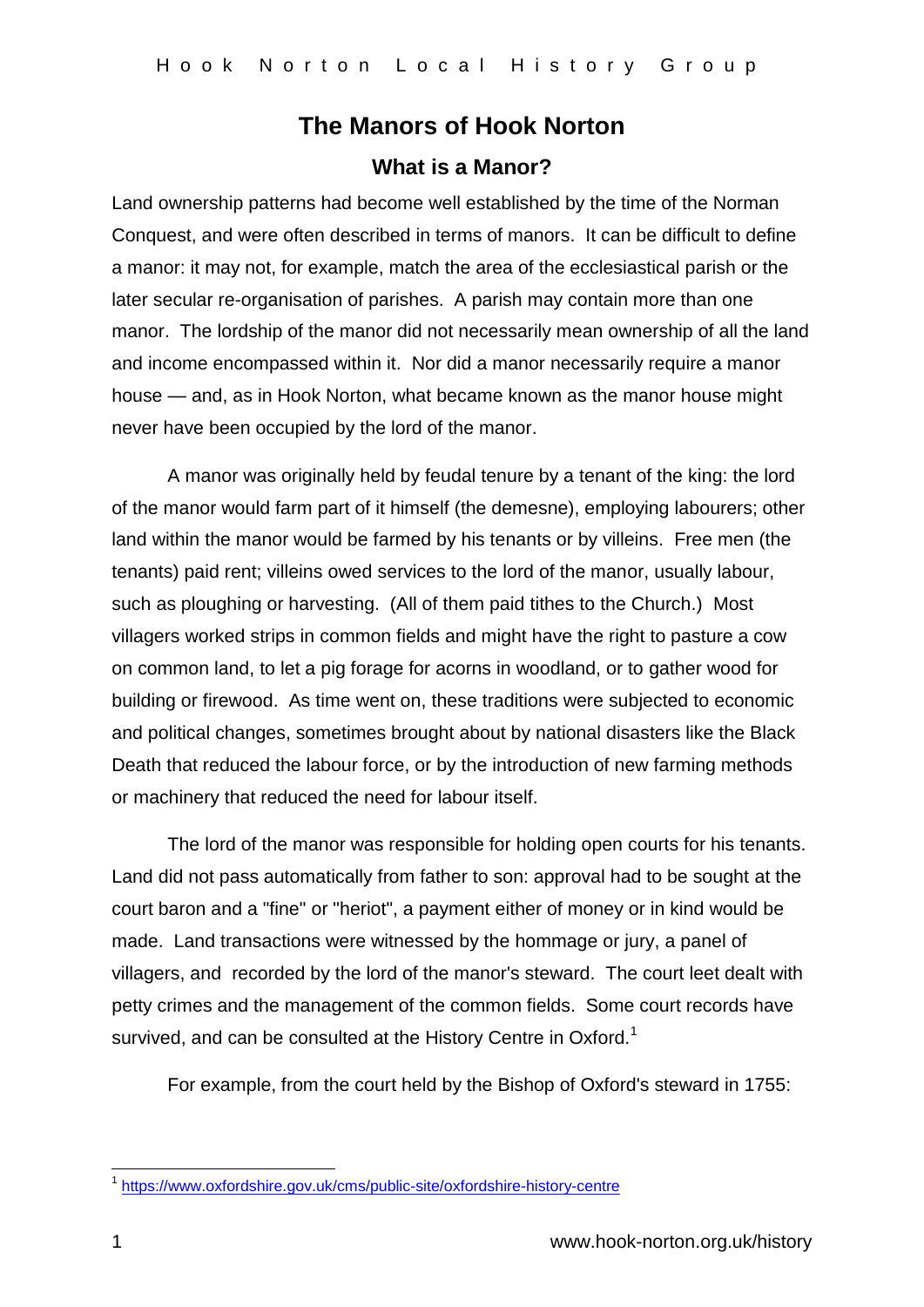At the same Court came Sarah Goffe daughter of the said Sarah Goffe and was admitted Tenant in Reversion after the Decease of the said Charity Goffe to one other half yardland, the appurtenances, in Hooknorton called Colvorts lands in possession of John Goffe jun and the other half part of the Meadow called Parrans Meadow lying North of the Lower End and South of the Upper End and now in possession of Wm Cartors…

*Hook Norton Court Book*, 1 May 1755 [Archive reference: MS Dioc. 2119]

The king controlled the succession of the manor, occasionally confiscating the title and lands of a lord who had incurred his displeasure. There could be radical changes as a nobleman fell from grace; there were periods when there was no lord of the manor as the monarch found it profitable to retain the income for himself.

In Domesday Book<sup>2</sup> Hook Norton is listed as having been owned by three brothers in 1066. The first Norman lord of the manor, Robert d'Oilly, inherited the manor from his Saxon father-in-law. His heirs ceded land and manorial rights to Oseney Abbey, creating a second manor in Hook Norton. With the dissolution of the monasteries, the Abbey's manor passed to the Diocese of Oxford.

 By the eighteenth century, manors were being bought and sold on the open property market.

 Advertisements were placed in the press, as here in *The Oxford Journal* of 22 July 1775:

TO be SOLD by PRIVATE CONTRACT, in fuch Lots as Purchafers fhall incline,—The Three **A.** in fuch Lots as Purchafers fhall incline,—The Three<br>contiguous and extenfive Manors of Hook -Nonrox,<br>Sourcince, and Wiccoinscrow, in the county of Oxford,<br>(the quit-rents whereof amount in the whole to about<br>3.1. 17 ceiving the tolls and cuftoms thereof. Alfo the following Lands, lying within the faid manors :--Two Cloies,<br>containing together 19 acres 2 roods and 30 perches, in the<br>occupation of William Hirons. Eighteen Inclodures, com-<br>monly called Hook-Norton-Parks, and containing toge about 136 aeres; in the occupation of Harris Young. A<br>arm-Houfe and offices, and two clofes of land, containing arm-Houfe and offices, and two clofes of land, containing<br>
Fogether 12 a. 1 r. 30 p. and one yard land, half a yard<br>
and, and a berridale, lying in Sweford common field,<br>
and common of pafture thereunto belonging, for thr ing 14 a. 31. 24 p.<br>Alfo a new and convenient Farm-Houfe, with proper

Alto a new and convenient Farm-Houle, with proper<br>offees, finate at the diffance of one mile, or thereabouts,<br>from the borough of Banbury, in the faid county of Ox-<br>frond, with feveral inclofenes or inclofed lands thereunt

lying at Milton and Bloxhum, in the faid county of Oxford; and now in the occupation of William Steel.<br>Alfo the Mefluages, Lands, and Premifles herein-after

mentioned, fituate, lying, and being at or near the village

 2 See the essay on " Domesday Book" in the Middle Ages section of this website